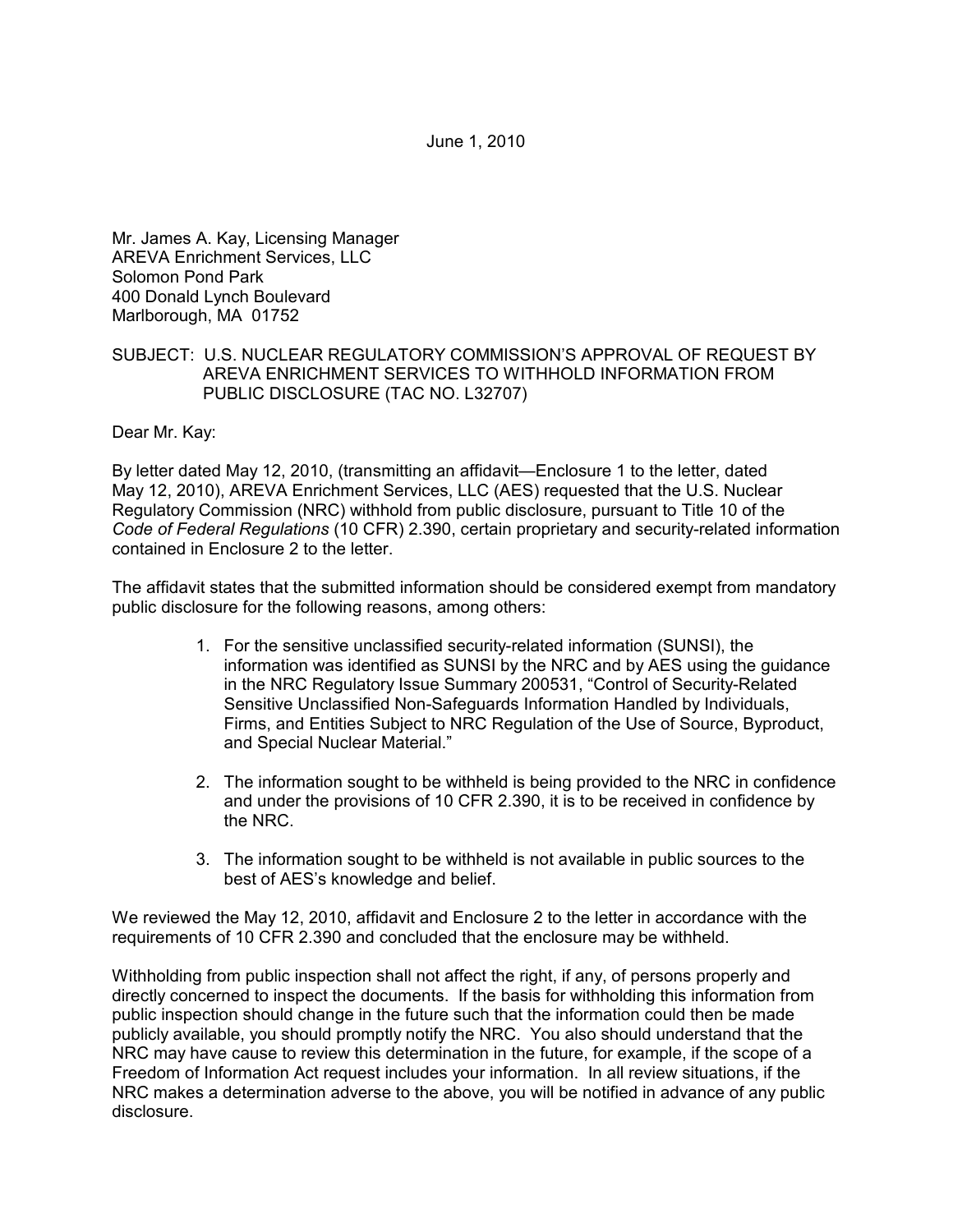In accordance with 10 CFR 2.390 of the NRC's "Rules of Practice," copies of this letter and of your May 12, 2010, affidavit will be available electronically for public inspection in the NRC Public Document Room or from the Publicly Available Records component of the Agencywide Document Access and Management System (ADAMS). ADAMS is accessible from the NRC Web site at http://www.nrc.gov/reading-rm/adams.html (the Public Electronic Reading Room).

If you have any questions regarding this matter, please contact me at (301) 492-3110 or via e-mail to breeda.reilly@nrc.gov.

Sincerely,

# **/RA/**

M. Breeda Reilly, Senior Project Manager Advanced Fuel Cycle, Enrichment, and Uranium Conversion Branch Special Projects and Technical Support Directorate Division of Fuel Cycle Safety and Safeguards Office of Nuclear Material Safety and Safeguards

cc: Jim Curtiss Curtiss Law P.O. Box 153 Brookville, MD 20833

> George Harper Vice President of Engineering AREVA Enrichment Services 400 Donald Lynch Blvd Marlborough, MA 01752